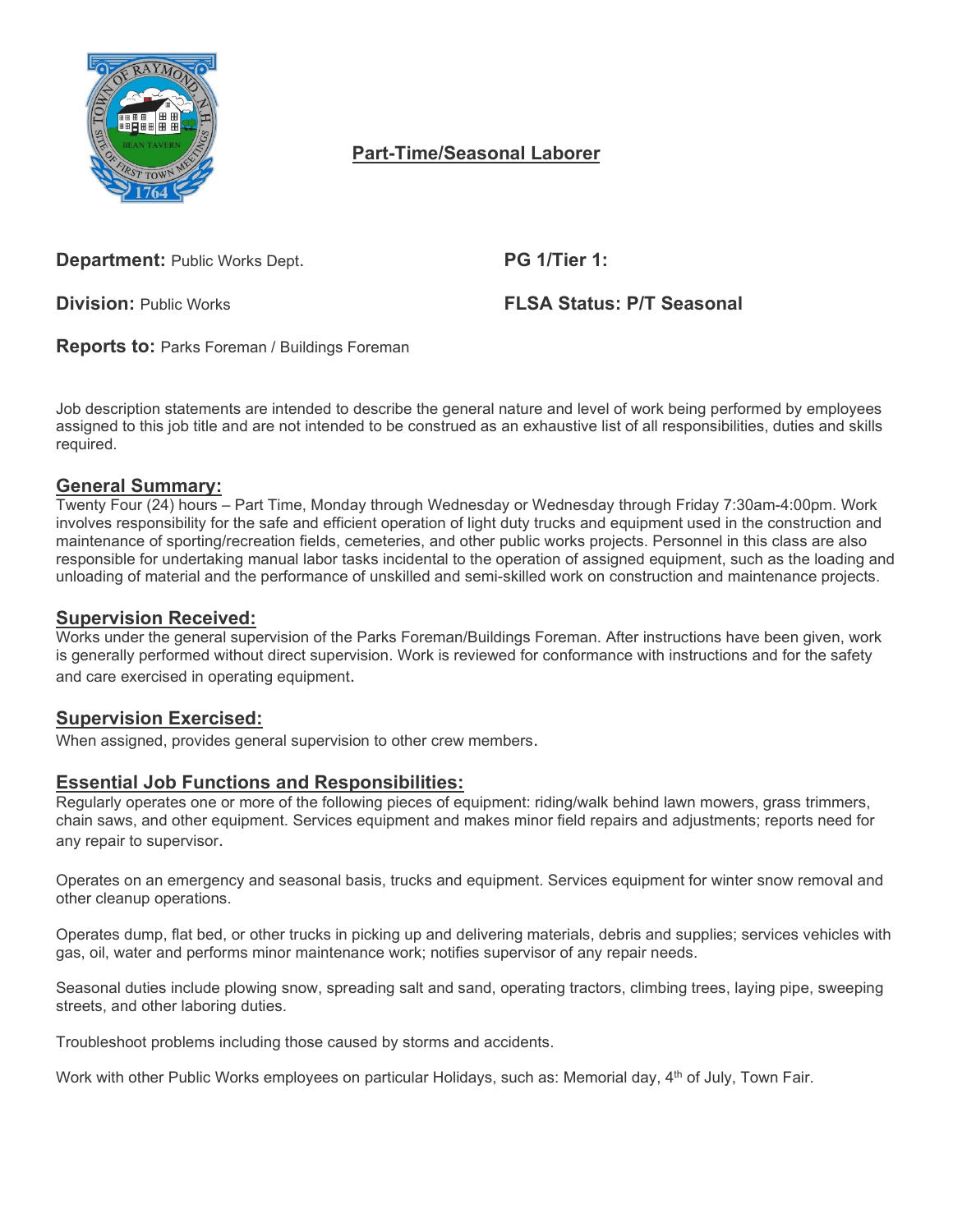## **Other Job Functions:**

Performs other related duties as assigned by supervisor.

### **Qualifications Required:**

High school diploma or equivalent, with minimum of one (1) years' experience in the operation and maintenance of construction and light equipment; experience in general labor work.

#### **Knowledge of:**

Knowledge of the functions, operation methods and care required for the light equipment used in public works projects. Knowledge of, and ability to use various power tools used in municipal maintenance work. Knowledge of the work hazards, safety practices and traffic laws relating to equipment operations and the operation of equipment under inclement conditions. Knowledge in the operation and care of maintenance and construction equipment. Ability to understand, follow and give oral and written instructions. Ability to establish and maintain effective working relationships with Department Heads, Town Officials, employees and the public.

### **Education:**

Attends additional classes relative to position.

### **Working Conditions:**

Work is performed under the following conditions:

The nature of this position requires participation in physical activities, including excessive heavy lifting and carrying; therefore, the employee is required to be in, and maintain, upper and lower body strength, and good overall physical condition. Works frequently outdoors under varying weather conditions; heat, cold, wet, icy, slippery, muddy, noisy, etc. Frequently work is performed with exposure to fumes and noise from operating motors, requiring standing and considerable walking with a possibility of cuts from sharp-edge tools and parts, and burns from hot surfaces of motor and exhaust pipes. Also exposed to herbicides, pesticides, fuels, solvents, and other chemicals.

### **Physical Activity Requirements**:

- **Lift:** Up to 10lbs: Frequently Required. 11-25lbs: Frequently Required 26-50lbs: Frequently Required Over 50lbs: Frequently Required
- **Carry:** Up to 10lbs: Frequently Required 11-25lbs: Frequently Required 26-50lbs: Frequently Required Over 50lbs: Frequently Required
- **Push/Pull:** Frequently Required
- **Bending:** Frequently Required
- **Reaching:** Above shoulder height: Frequently Required At shoulder height: Frequently Required Below shoulder height: Frequently Required

**Twisting:** Frequently Required

- **Talking:** Necessary for communicating with others
- **Hearing:** Necessary for receiving instructions and information

**Sight:** Necessary for performing job effectively